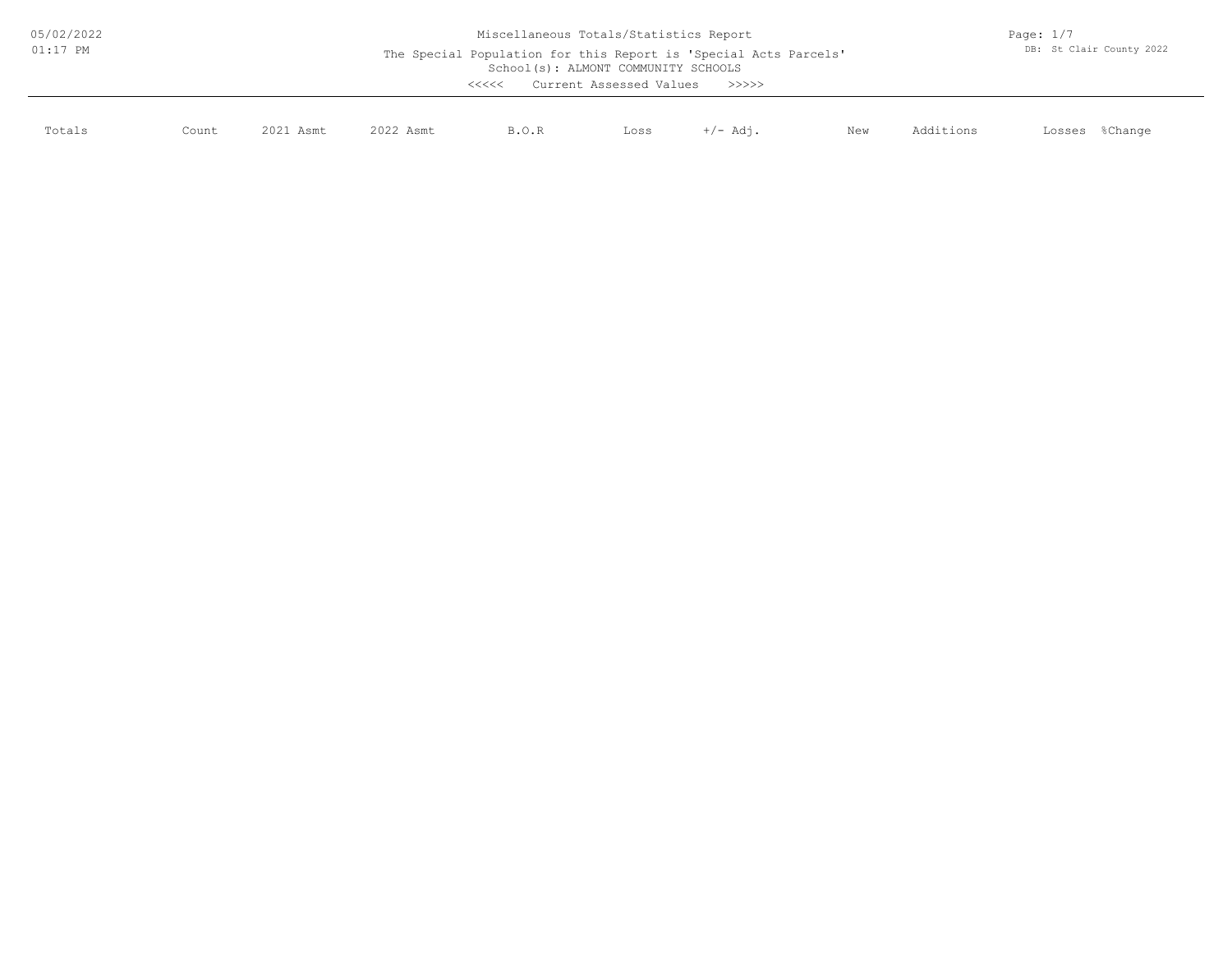| 05/02/2022<br>$01:17$ PM | Miscellaneous Totals/Statistics Report<br>The Special Population for this Report is 'Special Acts Parcels'<br>School(s): ALMONT COMMUNITY SCHOOLS<br>S.E.V., Taxable and Capped Values<br>>>>>>><br><<<< |          |         |          |          |         |          | Page: $2/7$<br>DB: St Clair County 2022 |          |           |
|--------------------------|----------------------------------------------------------------------------------------------------------------------------------------------------------------------------------------------------------|----------|---------|----------|----------|---------|----------|-----------------------------------------|----------|-----------|
| Totals                   | Count                                                                                                                                                                                                    | 2021 SEV | Fin SEV | 2022 SEV | 2021 Tax | Fin Tax | 2022 Tax | BOR Tax                                 | 2022 Cap | 2022 MCAP |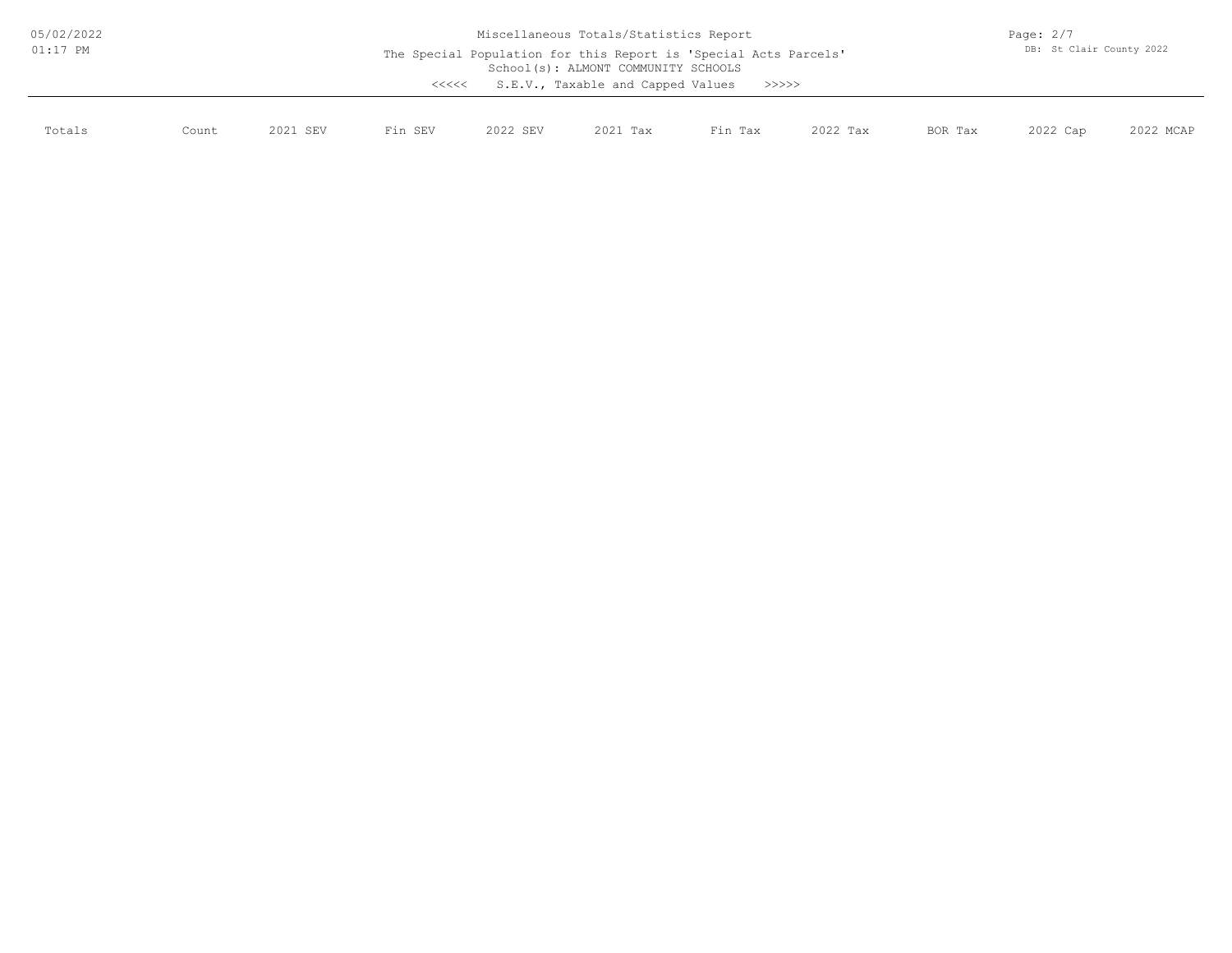| 05/02/2022 |  |  |  |  |  |  |
|------------|--|--|--|--|--|--|
| $01:17$ PM |  |  |  |  |  |  |

| Totals | Count | 2021<br>ORIG | 2021<br>ORIG | Final<br>PRE | Final   | W/O Winter | W/O Winter<br>the contract of the contract of the con- | 2022 ORIG | 2022<br>ORIG |
|--------|-------|--------------|--------------|--------------|---------|------------|--------------------------------------------------------|-----------|--------------|
|        |       | PRE          | Non-PRE      |              | Non-PRE | PRE        | Non-PRE                                                | PRE       | Non-PRE      |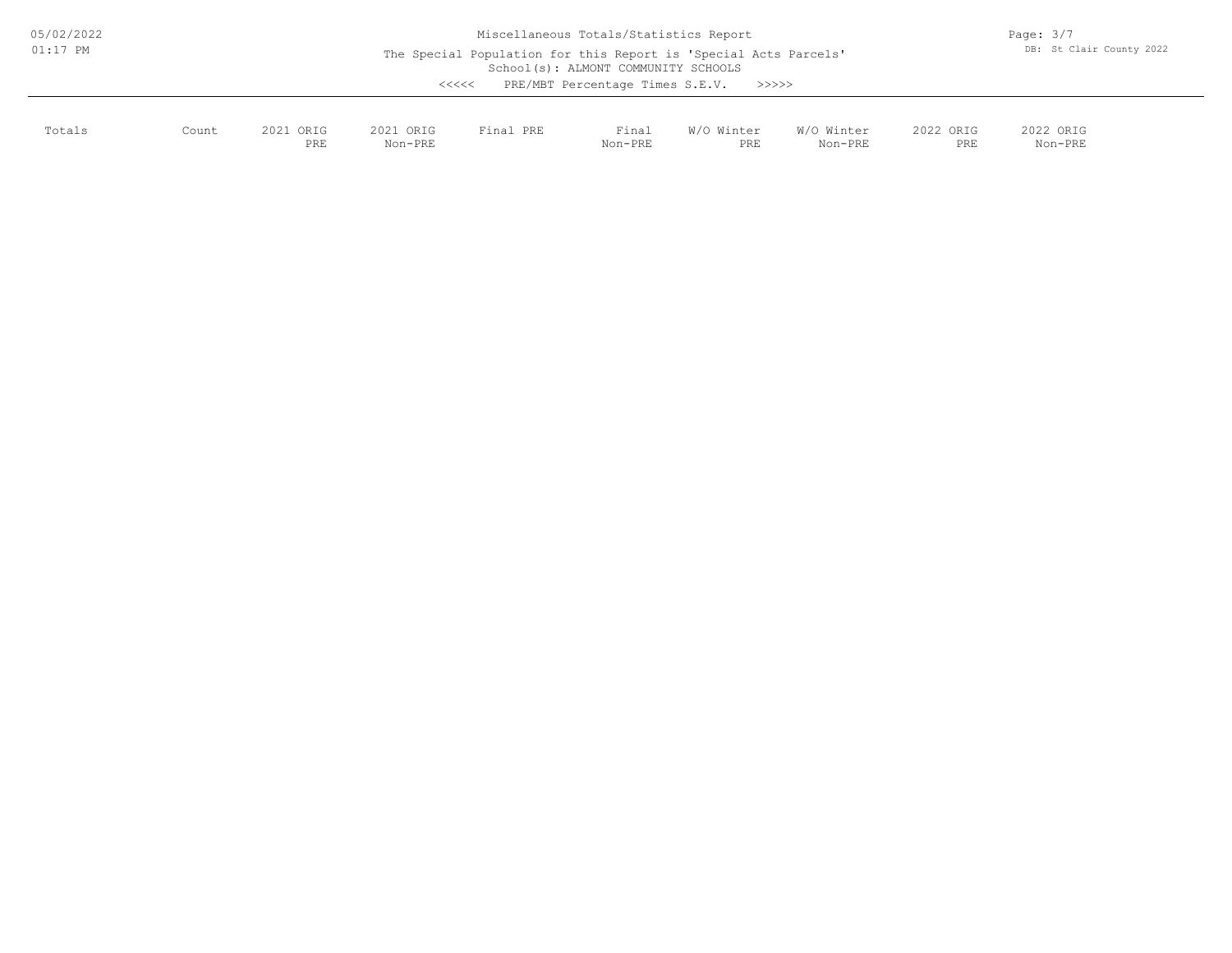| 05/02/2022<br>$01:17$ PM |       | Miscellaneous Totals/Statistics Report<br>The Special Population for this Report is 'Special Acts Parcels'<br>School(s): ALMONT COMMUNITY SCHOOLS<br>PRE/MBT Percentage Times Taxable<br>>>>>>><br>$\prec$ <<<< |                      |           |                  |                   |                       |                  | Page: $4/7$<br>DB: St Clair County 2022 |  |
|--------------------------|-------|-----------------------------------------------------------------------------------------------------------------------------------------------------------------------------------------------------------------|----------------------|-----------|------------------|-------------------|-----------------------|------------------|-----------------------------------------|--|
| Totals                   | Count | 2021 ORIG<br>PRE                                                                                                                                                                                                | 2021 ORIG<br>Non-PRE | Final PRE | Final<br>Non-PRE | W/O Winter<br>PRE | W/O Winter<br>Non-PRE | 2022 ORIG<br>PRE | 2022 ORIG<br>Non-PRE                    |  |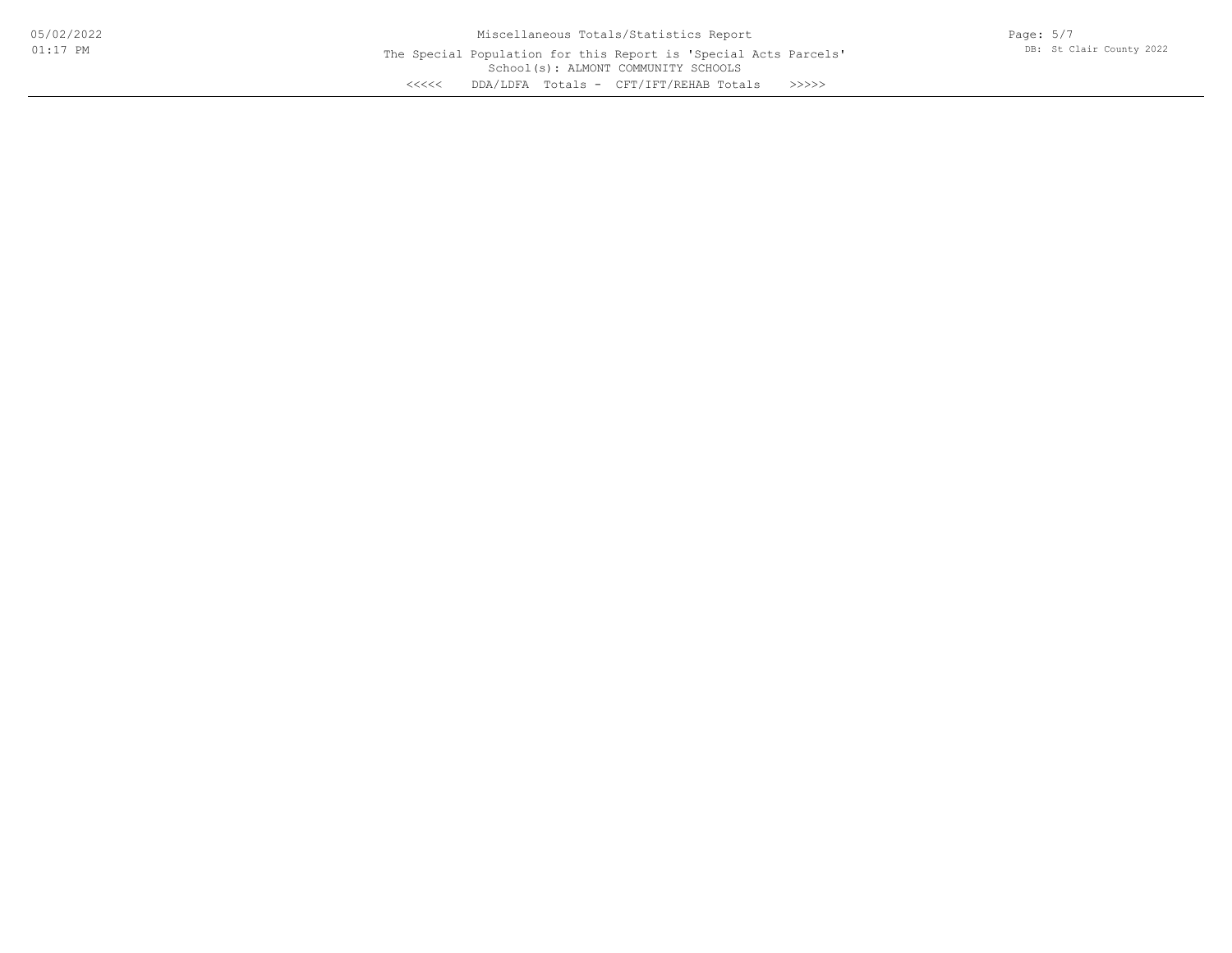## School(s): ALMONT COMMUNITY SCHOOLS The Special Population for this Report is 'Special Acts Parcels'